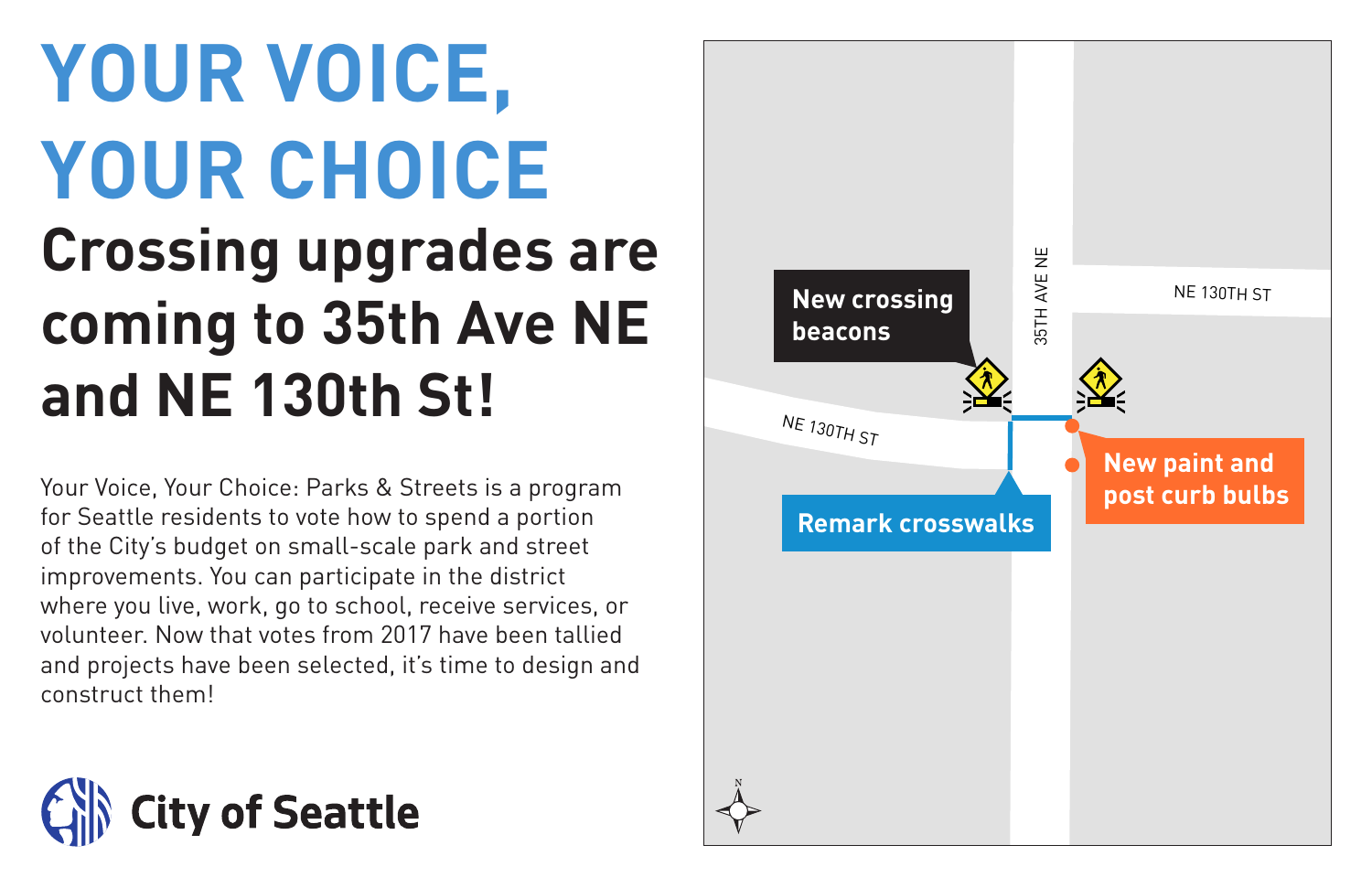



PRSRT STD **US Postage** PAID Seattle, WA Permit No. 2871



We're enhancing pedestrian safety, predictability and accessibility to the Lake City business district with a better-defined route for travelers!



Project Solutions:

- Install crossing beacons at the marked crosswalk of 35th Ave NE and NE 130th St
- Install a painted curb bulb
- Repaint the existing crosswalks at the intersection of 35th Ave NE and NE 130th St

**Construction anticipated July – September 2018**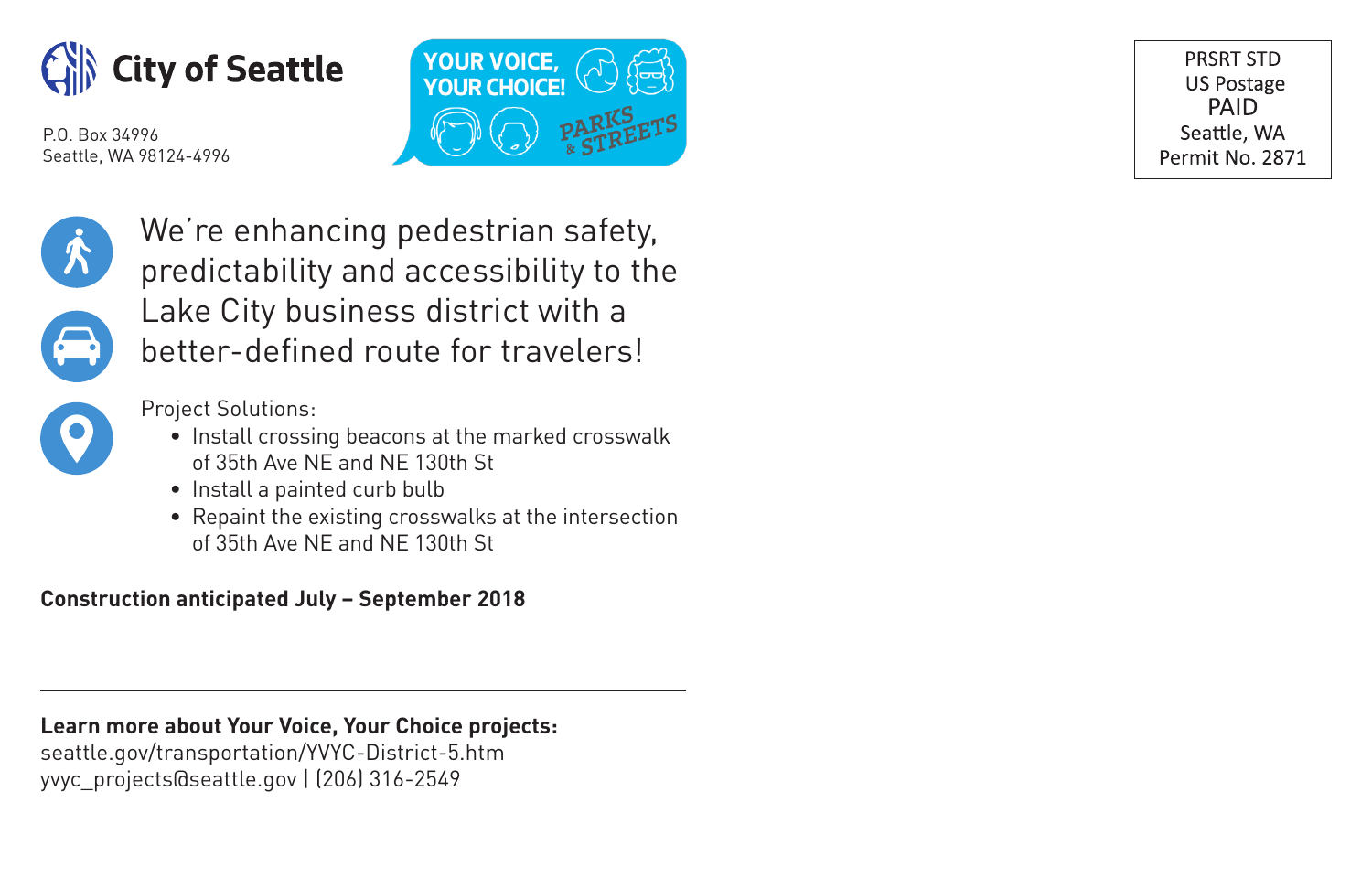## **YOUR VOICE, YOUR CHOICE**

### **Traffic calming upgrades are coming to Ravenna Ave NE and NE 98th St!**

Your Voice, Your Choice: Parks & Streets is a program for Seattle residents to vote how to spend a portion of the City's budget on smallscale park and street improvements. You can participate in the district where you live, work, go to school, receive services, or volunteer. Now that votes from 2017 have been tallied and projects have been selected, it's time to design and construct them!





*\*Number of cushions and final locations to be determined.*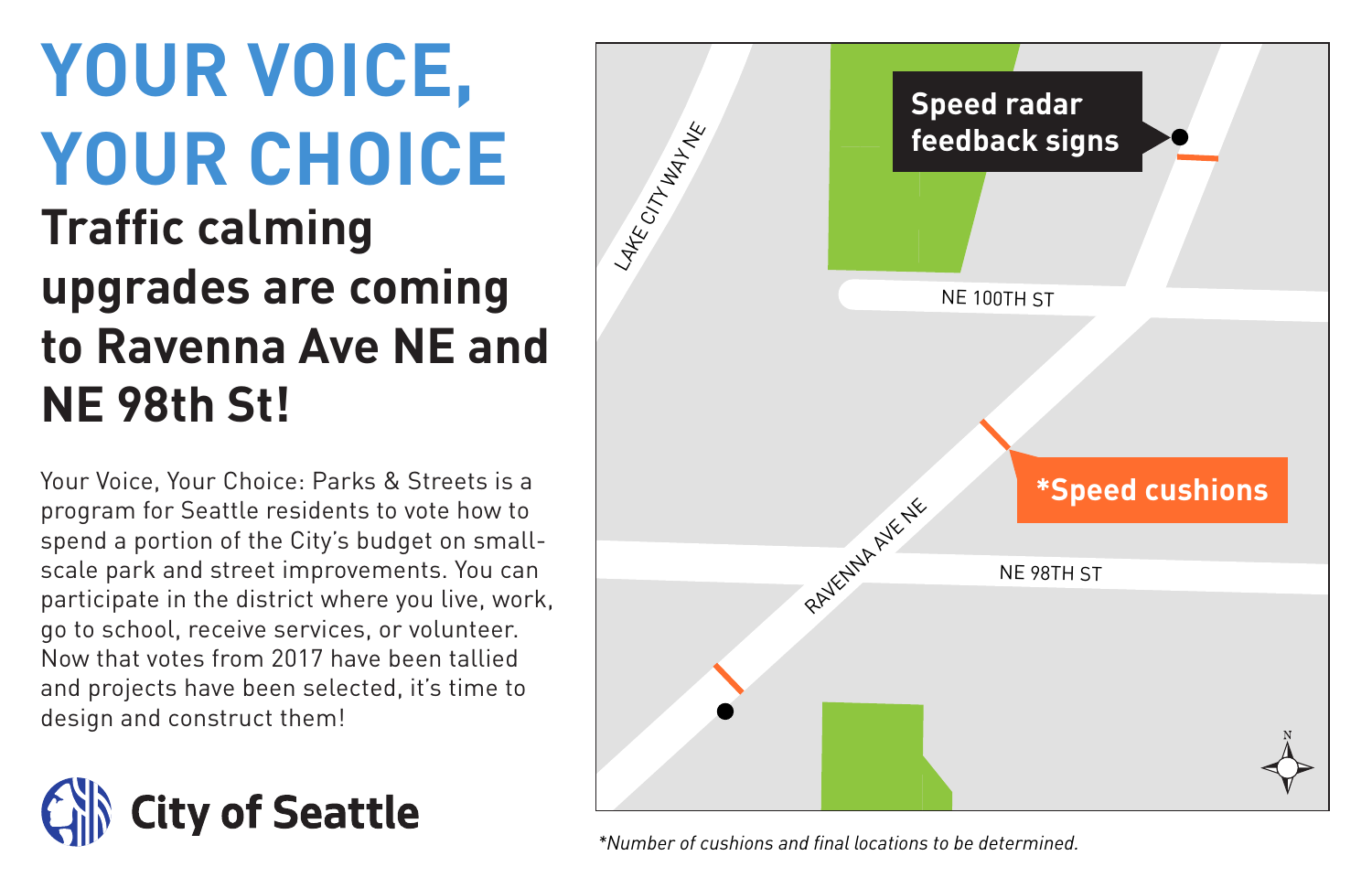



PRSRT STD **US Postage** PAID Seattle, WA Permit No. 2871



We're enhancing pedestrian and driver safety, and accessibility to nearby schools with traffic calming upgrades!

Project Solutions:

- Install speed radar feedback signs
- Install speed cushions

**Construction anticipated July – September 2018**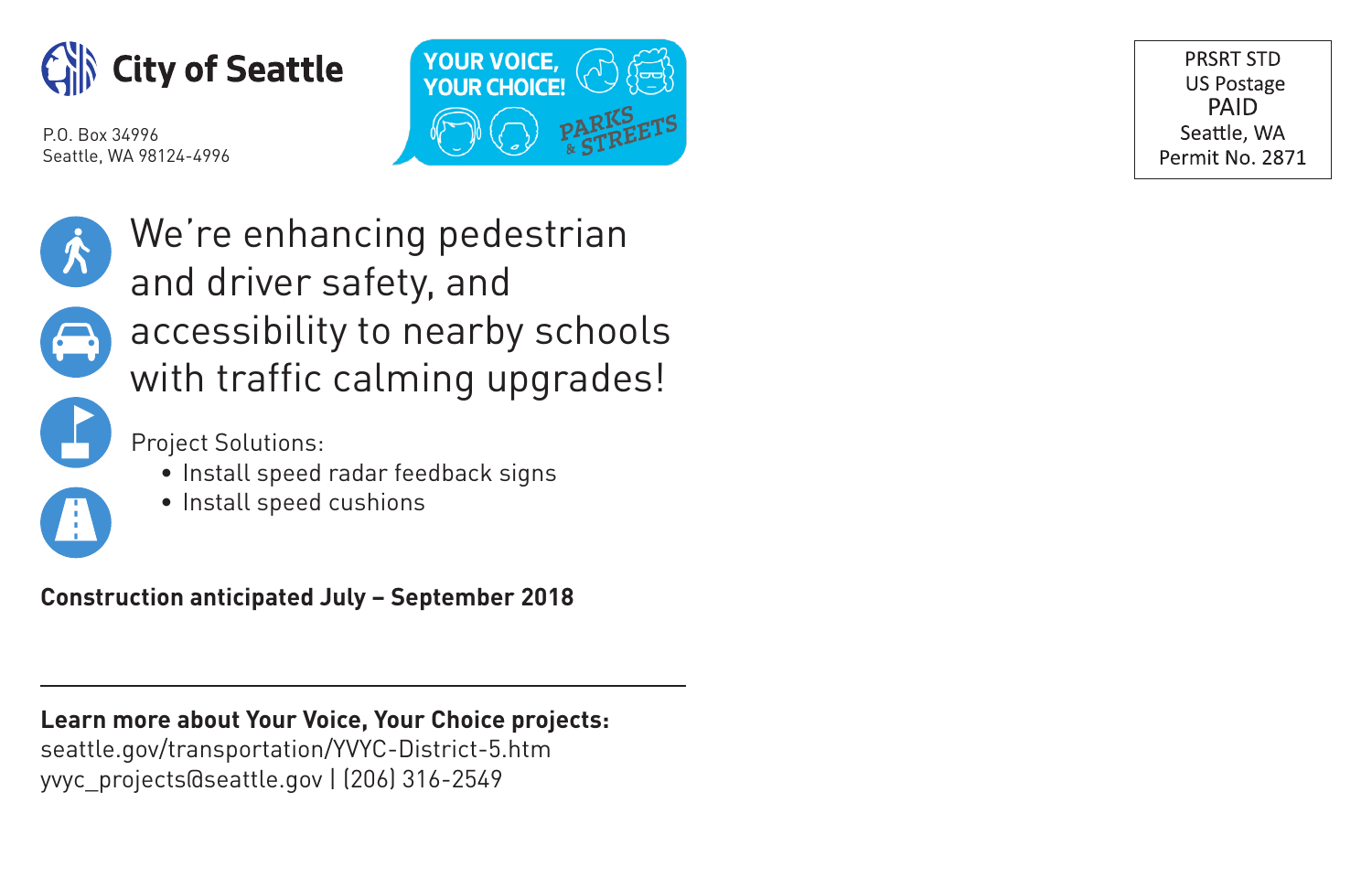# **YOUR VOICE, YOUR CHOICE YOUR VOICE, YOUR CHOICE Pinehurst Way NE and NE 117th St! Crossing upgrades are coming to**  Pinehurst Way NE and NE 117th St  $\mathbf{c}$ Crossing upgrades are coming



*\*Intersections are being designed under the Your Voice, Your Choice program.*  \*Intersections are being designed under the Your Voice, Your Choice program. They will be constructed by SDOT. *They will be constructed by SDOT.*

that votes from 2017 have been tallied and projects have been selected, that votes from 2017 have been tallied and projects have been selected, scale park and street improvements. You can participate in the district scale park and street improvements. You can participate in the district where you live, work, go to school, receive services, or volunteer. Now residents to vote how to spend a portion of the City's budget on smallresidents to vote how to spend a portion of the City's budget on smallwhere you live, work, go to school, receive services, or volunteer. Now Your Voice, Your Choice: Parks & Streets is a program for Seattle Your Voice, Your Choice: Parks & Streets is a program for Seattle it's time to design and construct them! it's time to design and construct them!

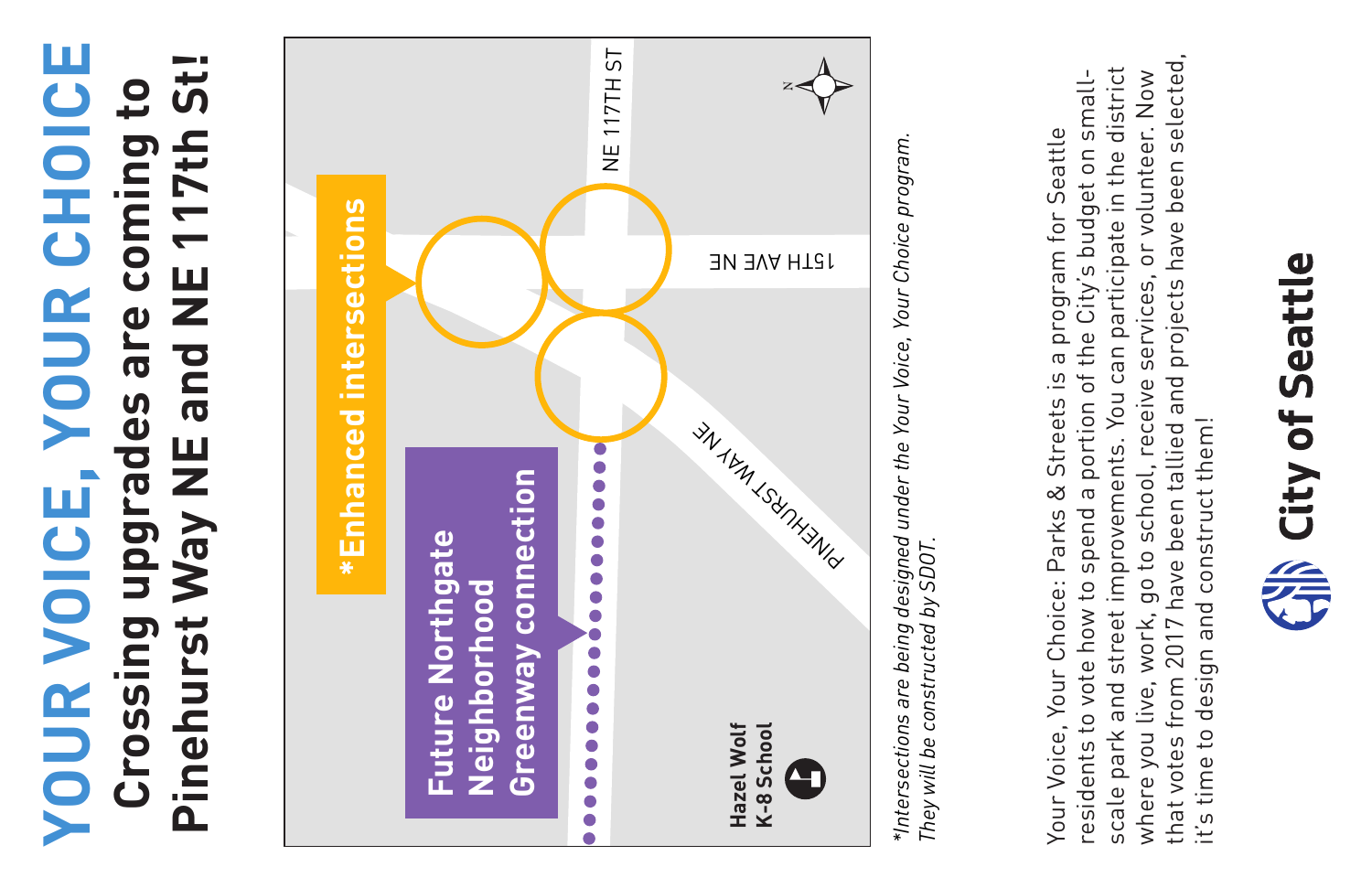



PRSRT STD **US Postage** PAID Seattle, WA Permit No. 2871



௸

We're working with neighbors to identify a solution and funding strategy to enhance pedestrian safety and potential connectivity to a future neighborhood greenway!



Project Solutions:

- Identify the preferred crossing upgrade for this intersection
- Partner with the Neighborhood Greenway, Safe Routes to School and Pedestrian Master Plan programs for implementation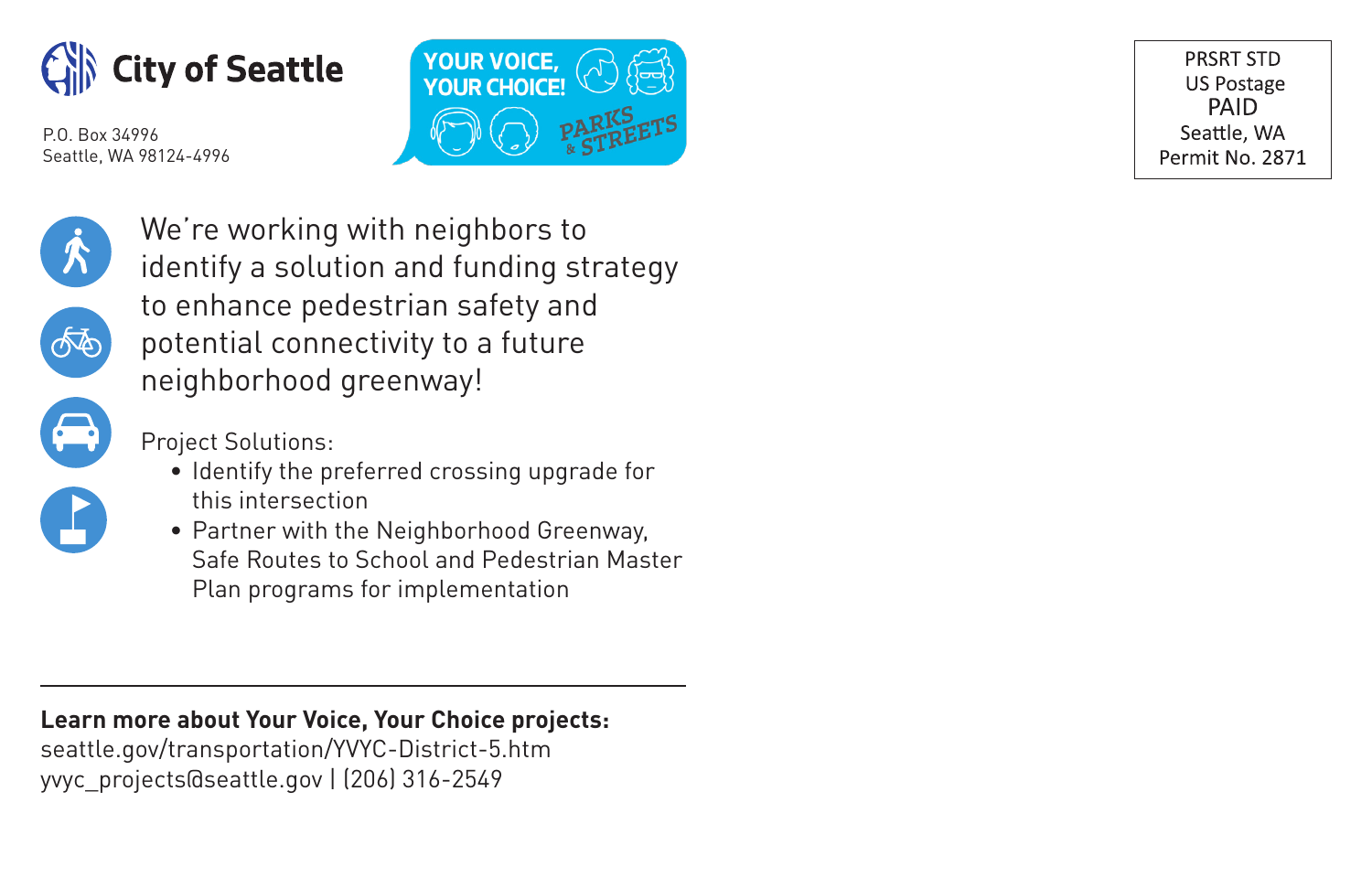## **YOUR VOICE, YOUR CHOICE**

#### **Street enhancements are coming to Broadview Thomson K-8 and N 132nd St!**

Your Voice, Your Choice: Parks & Streets is a program for Seattle residents to vote how to spend a portion of the City's budget on small-scale park and street improvements. You can participate in the district where you live, work, go to school, receive services, or volunteer. Now that votes from 2017 have been tallied and projects have been selected, it's time to design and construct them!